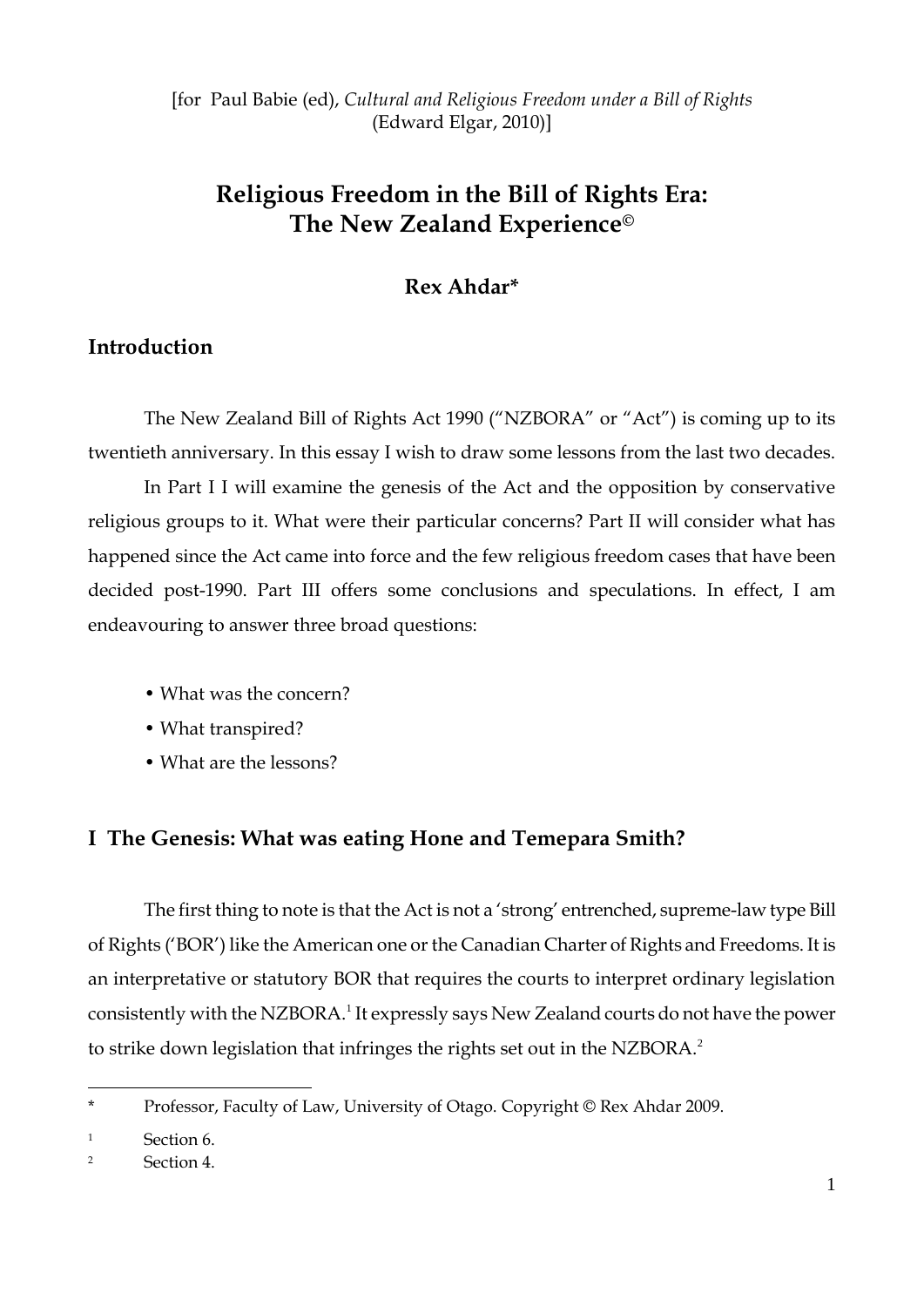The Fourth Labour Government (led by the late David Lange) in its 1985 "White Paper" floated an entrenched Bill of Rights, one substantially modeled on the Canadian Charter of Rights and Freedoms 1982 and the ICCPR 1966.<sup>3</sup> The White Paper proposal attracted much criticism from a diverse range of groups, including some religious ones. Whilst the Christian community was divided on this issue — as it is on most contemporary controversies (such as abortion, stem cell research, same-sex marraige, corporal punishment of children, climate change)—conservative Christians were adamantly opposed to it.<sup>4</sup> For the purposes of our discussion I will call our ordinary, but socially aware, Kiwi conservative Christians, "Hone and Temepara Smith".

While the opponents of the Bill were many and varied (including, for instance, the New Zealand Law Society), Sir Geoffrey Palmer, the principal architect of the White Paper, later singled out conservative Christians for special opprobrium: "[e]xtensive submissions from fundamentalist Christian groups did not help" the cause.<sup>5</sup> In the Parliamentary debates some Government members pilloried Hone and Temepara Smith, and their *whanau* (extended family), as "the looney Right".<sup>6</sup>

Many conservative Christian concerns coincided with those raised by others lodging submissions upon the Bill. Hone and Temepara also harboured, however, some distinctive misgivings.

### **Transfer of Power to an Unsympathetic Judiciary**

 $\overline{a}$ 

The principal reason for opposition to the BOR proposal from the entirety of the submissions was the transfer of power from the elected Parliamentary representatives to the unelected judiciary.<sup>7</sup> The grant of wide-ranging power to determine social and political

<sup>3</sup> *A Bill of Rights for New Zealand: A White Paper*, AJHR 1985, A6.

<sup>&</sup>lt;sup>4</sup> For a comprehensive account of the conservative Christian response to the White Paper, including detailed references, see Rex Ahdar, *Worlds Colliding: Conservative Christians and the Law* (Aldershot: Ashgate 2001) ch 5.

<sup>5</sup> Geoffrey Palmer and Matthew Palmer, *Bridled Power: New Zealand Government under MMP* (Auckland: Oxford University Press, 1997) ch 15 at 268.

See eg, the Hon Bill Jeffries, Minister of Justice: "Much of the opposition to the Bill was led by the looney Right; it does not have any merit" (1989) 502 NZPD 13044.

<sup>5</sup> See Interim Report of the Justice and Law Reform Select Committee: Inquiry into the White Paper  $-A$ *Bill of Rights for New Zealand*, 9 July 1987, AJHR 1987, 1.8A, at 8-9. The Prime Minister, Geoffrey Palmer,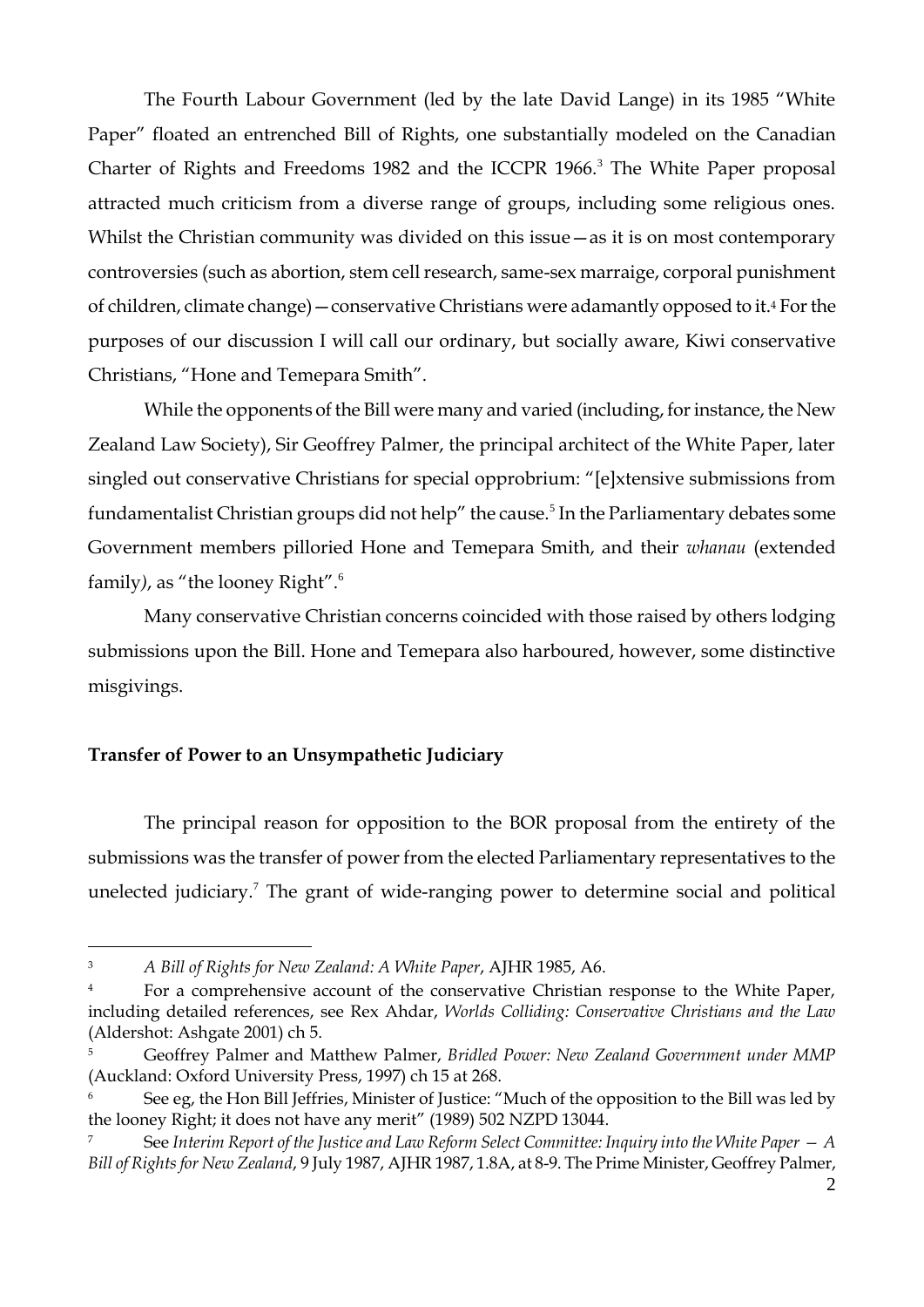matters to a select few (judges) and the resultant politicization of the judiciary were concerns for conservative Christians too. But there was a special danger for Hone and Temepara here. They doubted that judges would subscribe or be sympathetic to the Christian worldview. The Reformed Churches of New Zealand argued:

> It is clear that the Bill of Rights will involve the courts in determining matters of social policy . . . If we may posit for the moment that there is a liberal humanist world-and-life-view, and a traditional-conservative world-and-life-view it is reasonable to expect that the Cabinet and Parliament, insofar as it has jurisdiction, will appoint judges that reflect the dominant social consensus of the Government of the Day. This is exactly the situation in the United States.<sup>8</sup>

# **Secular Humanistic Foundation**

Many conservative Christians (numbering some 25 submissions) were dismayed that there was no explicit acknowledgement of God as the source of rights. For Hone and Temepara, New Zealand still was a Christian nation; they sought to thwart any further erosion of the *de facto* or cultural Christian establishment (as I have called it).<sup>9</sup>

The Reformed Churches' submission again provided the fullest theological critique:

[W]e believe that the Bill fails because it does not acknowledge Almighty God as the Source and Bestower of human rights. We believe that as soon as fundamental rights are decreed from an immanent source, immanent in creation, the work of interpretation, administering, applying, or defining those laws must be given to some institution or body which will hold awesome powers . . .This means that any fundamental law to protect freedoms and rights, which is grounded in the creation, will inevitably remove freedoms and take away rights, for it will concentrate infallible power in one or some governmental institutions. They will function as the supreme authority, and will have absolutist prerogatives over the community. $10$ 

This was "a true irony"<sup>11</sup> given that one of the avowed aims of the Bill of Rights was to

acknowledged this in his Introduction speech to the New Zealand Bill of Rights Bill: (1989) 502 NZPD 13038.

<sup>&</sup>lt;sup>8</sup> White Paper ('WP') Submission 62, at 4.

<sup>9</sup> See Rex Ahdar, "A Christian State?" (1998-1999) 13 J Law and Religion 453.

<sup>&</sup>lt;sup>10</sup> WP Submission 62 at 5.

<sup>11</sup> Ibid.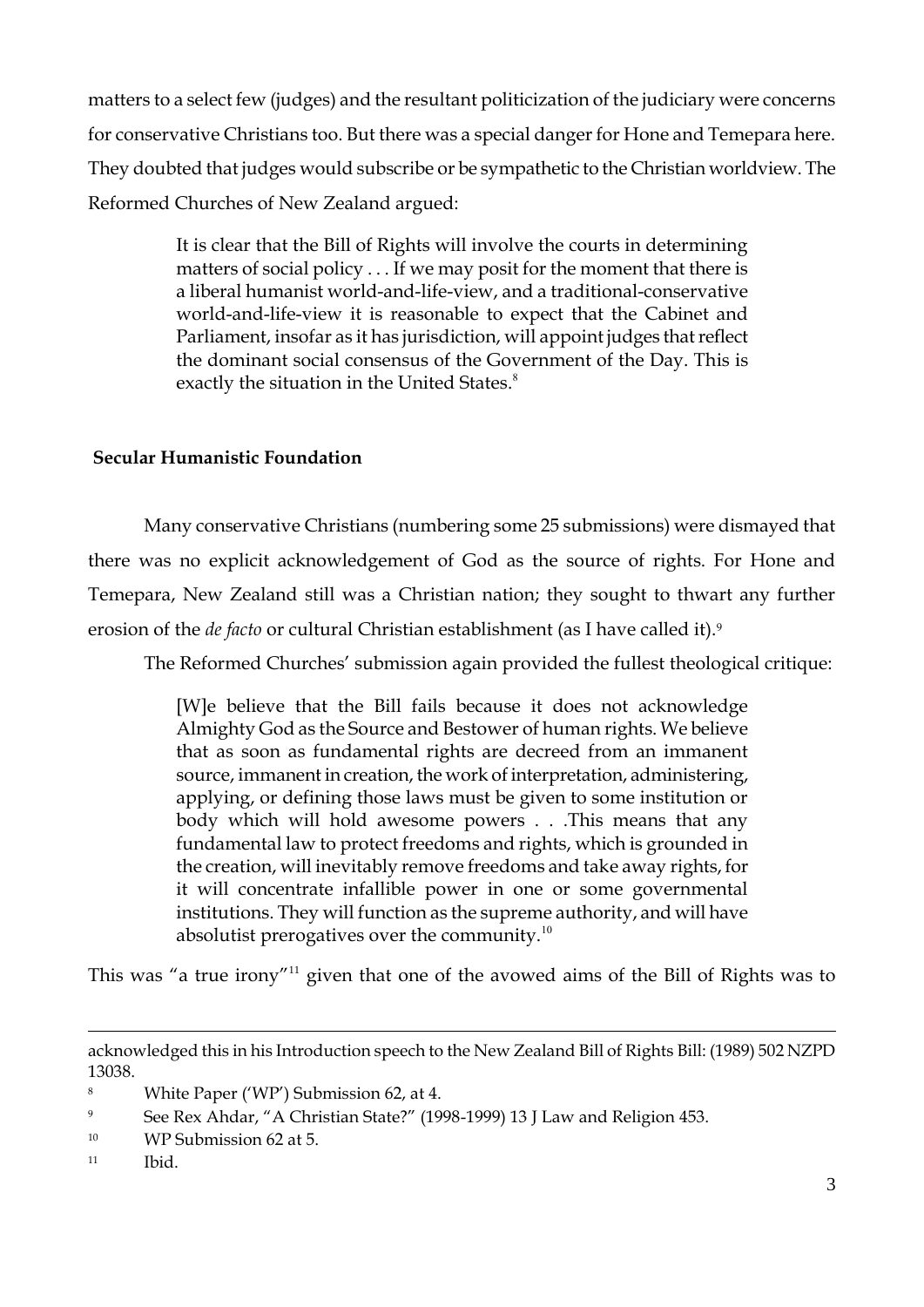restrain governmental power.<sup>12</sup> The only real check upon tyranny was the divine one: "Only by acknowledging Almighty God, to whom all human courts are subject, can effective limits be placed upon courts and parliaments."<sup>13</sup>

Some noted that there was a conspicuous absence in the NZ Bill of the theistic acknowledgement found in the Canadian Charter, the model for the Bill. (The Charter Preamble begins: "Whereas Canada is founded upon principles that recognise the supremacy of God and the Rule of Law"). The non-reference to the Deity in the White Paper stood in stark contrast to such a reference in the ill-fated NZ Bill of Rights 1963, a generation earlier.<sup>14</sup>

The Select Committee's response to the Preamble issue was to say that theistic or Christian reference would be unfair to non-Christians: "In our view it would be inconsistent with Articles 6 and 8 [to eventually become sections 13 and 15 respectively of the 1990 Act] to acknowledge the supremacy of God. These two articles would protect the beliefs and practices of those who reject the Christian God."<sup>15</sup> To the Committee, exclusion of reference to God was neutral; to Hone and Temepara it was a rejection of a theocentric foundation and its substitution with a humanist one.

#### **A Downgrading of Christianity**

The corollary of a failure to give God His due in the Bill was the relegation of Christianity to mere equality with all other religions. The Mount Maunganui Baptist Church, for example, decried the fact that "not only does the Bill ignore Christian values but gives equal pre-eminence to values which may be totally foreign to our society. To be extreme, the values of a Satanic cult or mind-bending group are given equal status to those of a Christian  $\text{group.}^{\prime\prime\,16}$ 

Not only would Christianity be placed on an even par with other religions, some submissions argued that certain religions—conservative or traditional ones especially—would

<sup>12</sup> See WP at 5 and para 4.19.

<sup>13</sup> WP Submission 62 at 5.

<sup>&</sup>lt;sup>14</sup> The Preamble began: "Whereas the people of New Zealand uphold principles that acknowledge the supremacy of God . . ." The 1963 Bill is reproduced in Tim McBride, *New Zealand Civil Rights Handbook* (Wellington: Price Milburn,1980) at 593-599.

<sup>15</sup> *Interim Report* at 24.

<sup>16</sup> WP Submission 266W at 2.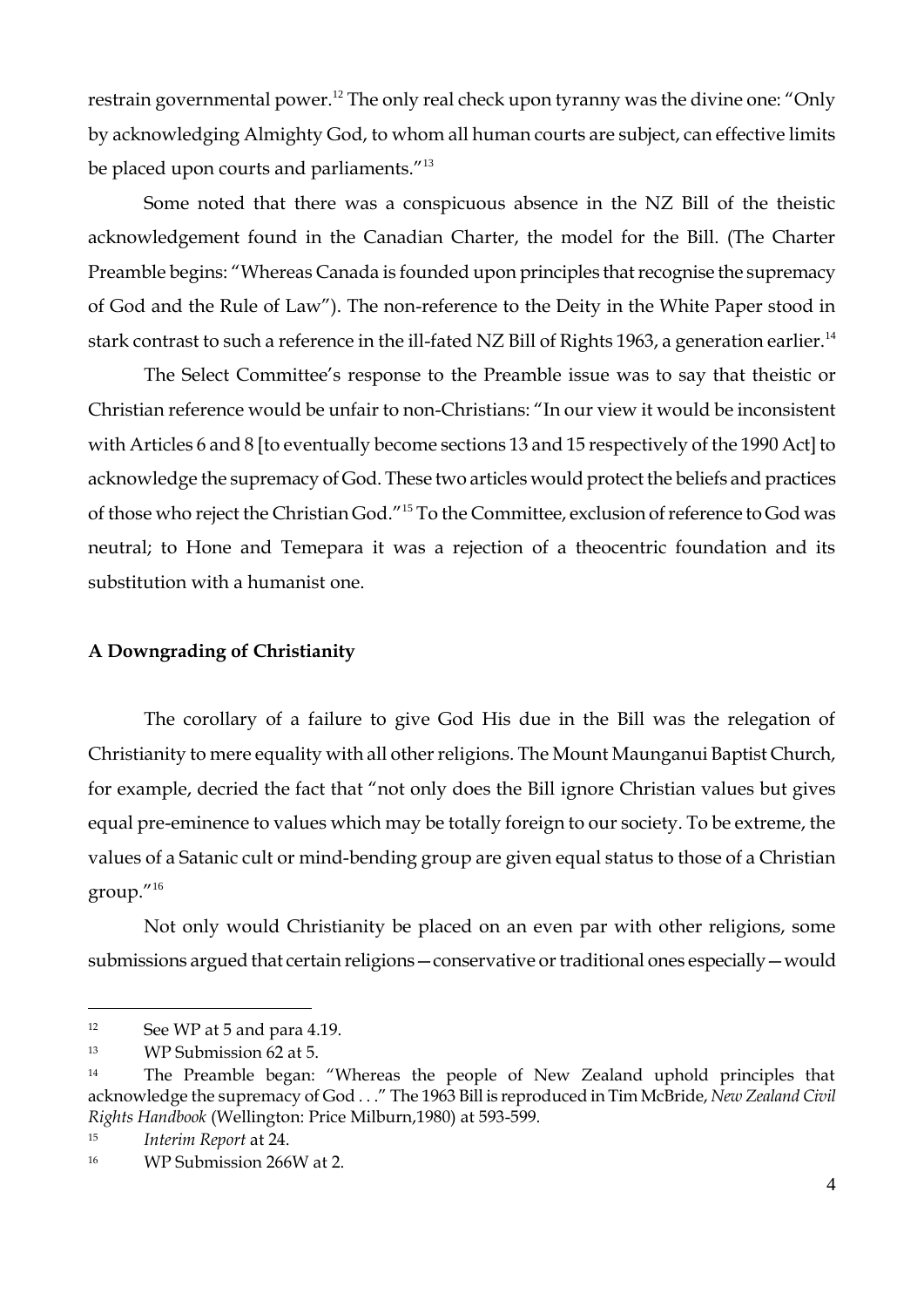not even receive that. Religions challenging the supreme values inherent in the BOR would, Hone and Temepara predicted, fare poorly.

#### **Disestablishment Ramifications**

The lobby group, Coalition of Concerned Citizens, was concerned that the religious freedom provisions of the proposed BOR might be given an anti-establishment reading. This might seem odd, for the Bill contained no express anti-establishment provision—such as the opening clause in the First Amendment of the US Constitution (which stipulates that: ―Congress shall make no law respecting an establishment of religion, or prohibiting the free exercise thereof"). The decision not to include an anti-establishment provision in the Bill was a deliberate one. The White Paper explained:

> That provision [the First Amendment] was designed to prevent the creation of a state or official religion. That does not appear to be a real question to address in New Zealand. The American provision moreover has been used to deny state aid to religious schools—a practice long followed in New Zealand—and even voluntary prayers or bible readings in schools. The Covenant [International Covenant on Civil and Political Rights 1966] and the Canadian Charter contain no such provision. Accordingly it has not been included in the above text.<sup>17</sup>

Some White Paper submissions were highly critical of the absence of a nonestablishment clause. Two academic lawyers argued that, while the question of a state religion was not a contentious question at the present time, it might become one in the future and was it "not the very purpose of the Bill of Rights to attempt to foresee and prevent future abuses?" They suggested the insertion of an explicit unambiguous provision worded: "There shall be no official State religion in New Zealand." Without such a provision they considered religious freedom was not really protected.<sup>18</sup> The Auckland Ethnic Council, New Zealand Jewish Council, Society for the Protection of Public Education and the New Zealand Rationalist Association shared this view.<sup>19</sup>

<sup>17</sup> WP at 81.

<sup>18</sup> Their submission was published in book form: see Jerome B Elkind and Anthony Shaw, *A Standard for Justice: A Critical Commentary on the Proposed Bill of Rights for New Zealand* (Auckland: Oxford University Press, 1986) at 51-52.

<sup>19</sup> *Interim Report* at 143 and 45.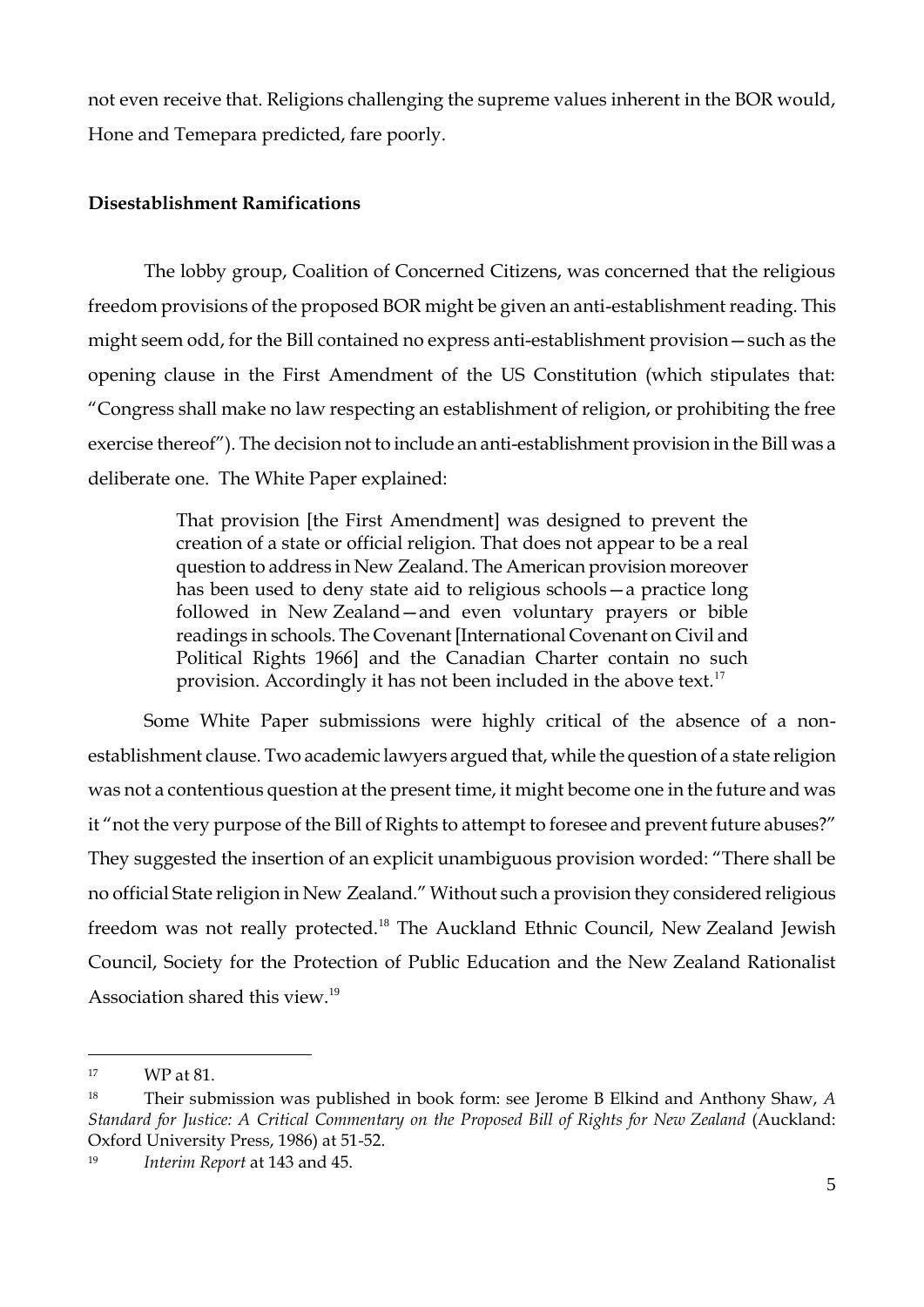In its Interim Report two years later, the Select Committee reaffirmed the view expressed in the White Paper that the establishment of a State religion did not loom as a "real question" adding, somewhat curtly, that inclusion of an anti-establishment provision would be "inappropriate." Further, there was no need either for an express recognition that freedom from religion was protected since the Bill did "not give any greater protection to persons holding a religious belief than it gives to those who do not." $^{20}$ 

Interestingly, the submission of the subcommittee of the Auckland District Law Society predicted that the breadth of the language of the religious liberty provisions in the draft Bill meant that "an establishment of religion type approach was quite probable" $^{21}$ .

The judgment of the Canadian Supreme Court in  $R v$  *Big M Drug Mart Ltd*<sup>22</sup> (published soon after the release of the White Paper) was cited by the subcommittee as an example of the "havoc" that could be wreaked upon New Zealand's trading hours legislation were an antiestablishment reading to be given to the religious liberty provisions. Concerns about possible challenges (on the same basis) to the tax deductibility of contributions to churches and religious charities were also expressed.<sup>23</sup>

Canadian case law on the religious freedom provision in the Charter  $(s 2(a))$  – which is worded solely in terms of free exercise and contains no express anti-establishment prohibition—has interpreted that provision to proscribe governmental establishment of religion as well as restrictions upon the expression of religion.24 In short, freedom *of* religion includes freedom *from* religion. In *Big M*, the Supreme Court observed:

> The essence of the concept of freedom of religion is the right to entertain such religious beliefs as a person chooses, the right to declare religious beliefs openly and without fear of hindrance or reprisal, and the right to manifest belief by worship and practice or by teaching and dissemination. But the concept means more than that. Freedom can primarily be characterized by the absence of coercion or constraint. If a person is compelled by the State or the will of another to a course of action or inaction he would not otherwise have chosen, he is not acting of his own volition and he cannot be said to be truly free . . .

<sup>20</sup> Ibid at 45-46.

 $21$  Ibid at 152.

<sup>22</sup> (1985) 18 DLR (4th) 321.

<sup>23</sup> *Interim Report* at 152.

<sup>&</sup>lt;sup>24</sup> See eg Margaret H Ogilvie, "Between liberté and egalité: Religion and the state in Canada" in Peter Radan et al (eds), *Law and Religion: God, the State and the Common Law* (London: Routledge, 2005) ch 6.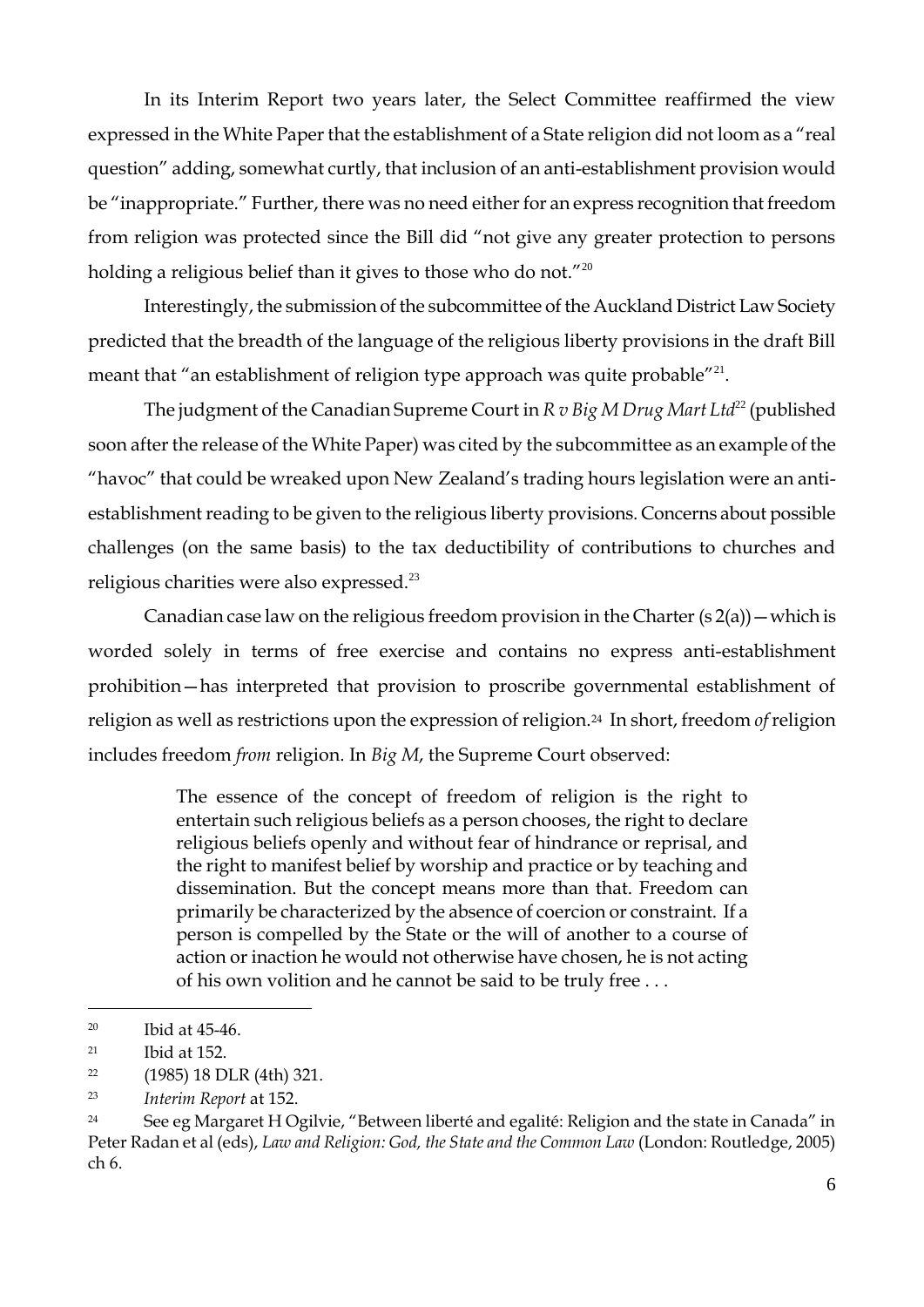Coercion includes not only such blatant forms of compulsion as direct commands to act or refrain from acting on pain of sanction, coercion includes indirect forms of control which determine or limit courses of conduct available to others. Freedom in a broad sense embraces both the absence of coercion and constraint, and the right to manifest beliefs and practices. Freedom means that, subject to such limitations as are necessary to protect public safety, order, health, or morals or the fundamental rights and freedoms of others, no one is to be forced to act in a way contrary to his beliefs or his conscience.<sup>25</sup>

The passage gives an expansive notion to "coercion", a concept that, in the Supreme Court's view, embraced subtle, indirect efforts to determine religious and other behaviour. In *Big M* , the Court held that a law prohibiting Sunday trading worked "a form of coercion inimical to the spirit of the Charter and the dignity of all non-Christians. In proclaiming the standards of the Christian faith, the [Lord's Day] Act creates a climate hostile to, and gives the appearance of discrimination against, non-Christian Canadians."<sup>26</sup> Non-Christians—whether Jews, agnostics, atheists or Muslims—were not required or compelled to observe the Christian Sabbath in the sense that they were compelled to attend Church or pray that day. But they were required to "remember the Lord's day of the Christians and keep it holy" insofar as they were "prohibited for religious reasons from carrying out activities which are otherwise lawful, moral and normal."<sup>27</sup> If one is precluded from doing an everyday activity (working, shopping, playing sport) to preserve the religious sensibilities of others, a form of coercion is arguably occurring. One is being indirectly forced to observe a religious practice; a practice that may directly offend one's own conscience. The "arm of the State"<sup>28</sup> ought not to do this.

Early Canadian Charter experience thus provided some basis to the Coalition's anxiety that an anti-establishment interpretation might be given to the Bill's religious liberty provisions.

The Reformed Churches predicted that "almost certain[ly] all references to the Lord, and to the institutionalizing of Christianity in our national life would be removed.<sup> $"29$ </sup> The National Anthem, Speaker's Prayer and other instances of what Americans dub "ceremonial deism" would be eradicated. Perhaps, "it could even get down to local Governments being

<sup>25</sup> (1985) 18 DLR (4th) 321 at 353-354 per Dickson J.

<sup>26</sup> Ibid at 354.

 $27$  Ibid.

<sup>28</sup> Ibid.

<sup>29</sup> WP Submission 62 at 10.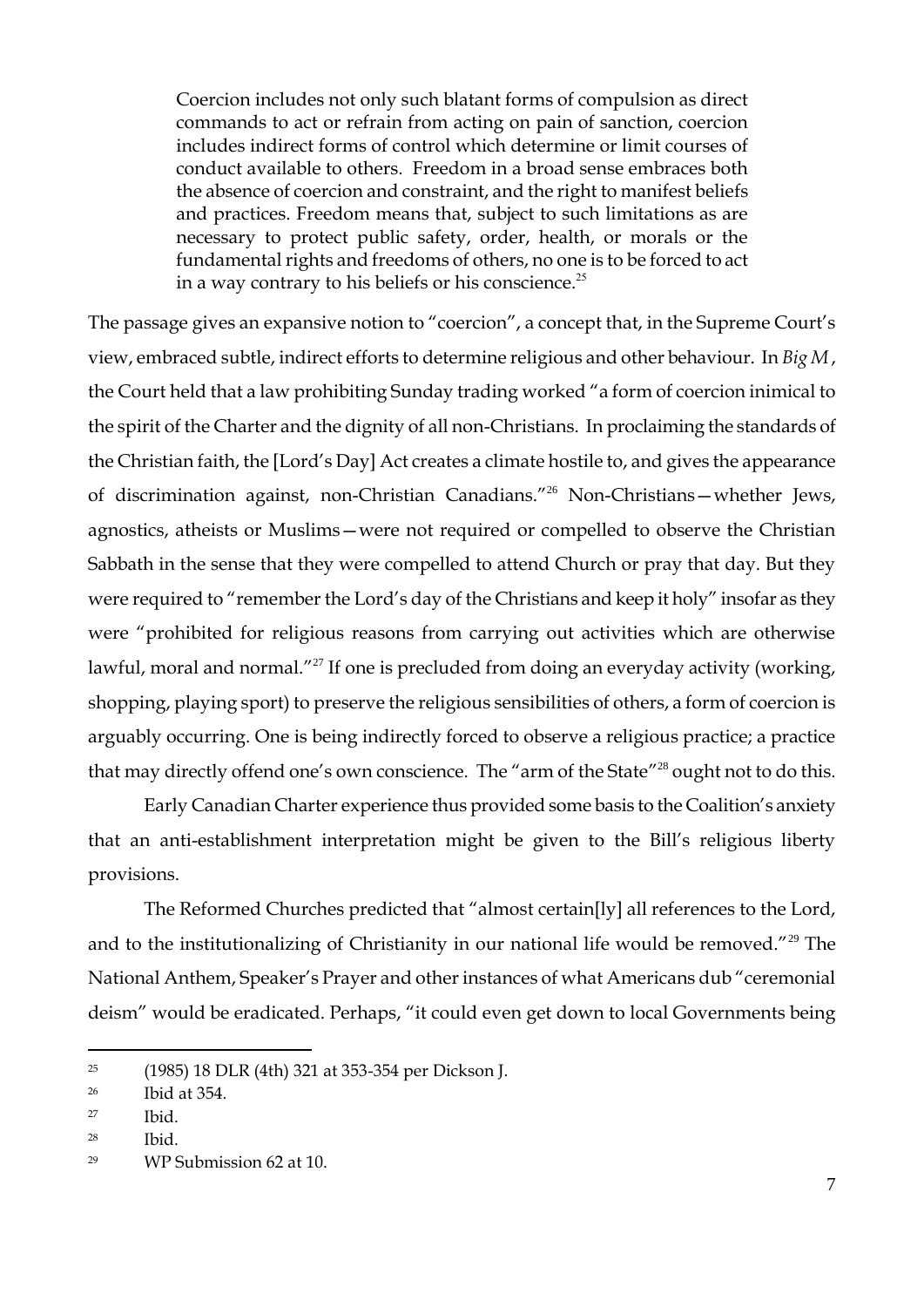forbidden to take part in Christmas festivities or put up nativity scenes, as has happened in the United States."30

#### **Recapitulation**

Following the widespread opposition to the original entrenched BOR having the force of supreme law, Geoffrey Palmer, by now Prime Minister, was forced to set his sights lower. An interpretative Bill of Rights, having the status of an ordinary statute, was the result.

With the notion of a supreme law abandoned, most conservative Christians (including Hone and Temepara) lost interest. The fears of an unsympathetic judicial elite instigating humanistic social engineering had dissipated. Few Christian individuals or organizations issued submissions on the diluted Bill that was now proposed. The Seventh-Day Adventist Church alluded in its submission to the danger of the Bill being easily altered to become entrenched by later Parliaments.<sup>31</sup> In parliamentary debate, conservative Christian MP for the National Party, Graeme Lee, agreed: "It will just be a matter of time until the Bill will move from being ordinary law—albeit *de facto* supreme law—to being the bench-mark for all New Zealand law: the original objective."<sup>32</sup>

## **II What Transpired**

In the last 19 years the religious freedom provisions of the Act have seldom been mentioned or invoked, nor have they excited much controversy—either in or outside legal circles. As Professor Paul Rishworth observed in an important recent article: "there has been remarkably little religious freedom litigation in New Zealand"33.

The explanation for this is, as Rishworth notes, multifaceted: the BORA is not a supreme law and thus winning plaintiffs cannot succeed in scuttling infringing legislation; the absence of strong, well-organized religious (or secular) pressure groups; a less litigious

<sup>30</sup> Ibid at 10.

<sup>31</sup> Seventh-Day Adventist Church, submission 5W.

<sup>&</sup>lt;sup>32</sup> (1990) 510 NZPD 3471. Richard Northey, in the third reading debate, dismissed this "Trojan horse" thesis: (1990) 510 NZPD 3763.

<sup>&</sup>lt;sup>33</sup> 
"The Religion Clauses of the New Zealand Bill of Rights" [2007] NZL Rev 631 at 632.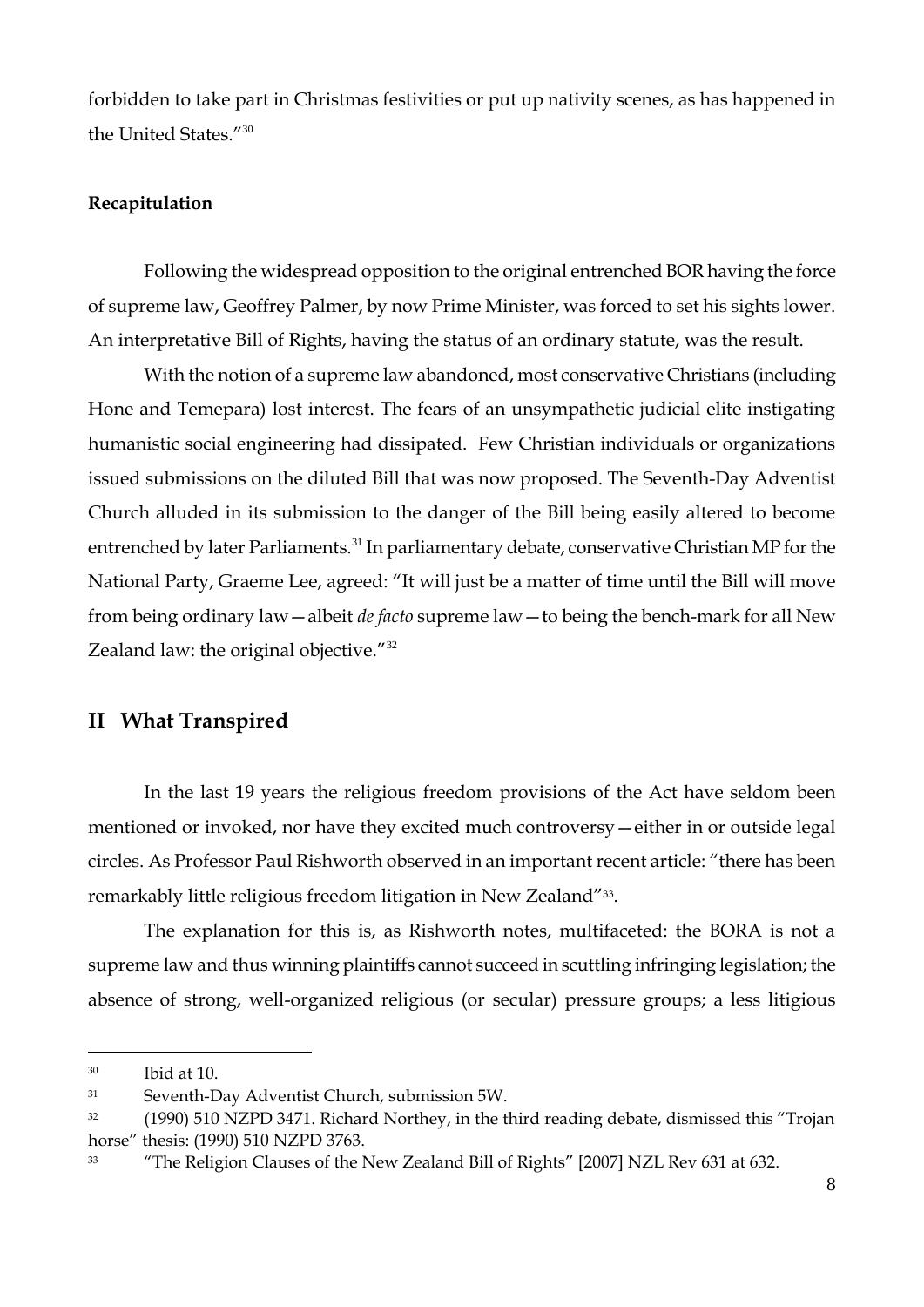culture and a sense that litigation would be unproductive; and a more tolerant, live-and-letlive atmosphere coupled with a "prevailing egalitarianism" amongst New Zealanders.<sup>34</sup> On the last point the Human Rights Commission in its 2004 human rights 'report card' observed:

> The Commission's complaints data, the Action Plan consultation and other research reveals *widespread acknowledgement of, and appreciation for, the high level of religious freedom and tolerance generally experienced in New Zealand*. Of 2,559 complaints received by the Human Rights Commission in 2002–2003, only 105 (4.1 percent) claimed discrimination on the basis of religious or ethical belief and, of those, 33 were outside jurisdiction. A further 47 were discontinued either by the complainant or by the Commission. Of the remaining 33, 14 have been resolved.<sup>35</sup>

This fairly benign state of affairs may not continue and the Act may yet prove to be more frequently utilized and have more ‗bite' than it has to date. I will return to this in Part III.

New Zealand's religious freedom jurisprudence, to cite Rishworth again, "is found principally in the record of the legislative and executive branches, and has not been exclusively, or indeed hardly at all, the province of the judiciary."<sup>36</sup> The core of religious liberty is located not in flowing rhetoric emanating from high-profile court cases, but "the harsh particularities of legislation and practice in various discrete fields."<sup>37</sup> Historically, the preservation of religious freedom has been primarily overseen and undertaken by the Legislature and Executive,<sup>38</sup> and this continues to be the pattern post-1990.

In the Bill of Rights era we continue to see legislative "accommodation" made for religious practice. Prior to 1990 Parliament had carved out exceptions for religionists who might otherwise be caught by the application of the general law of the land. For example, medical personnel were granted a conscientious exemption by Parliament from participation in abortion and sterilization procedures and religious employers were permitted to deny access to union officials to their workplaces.<sup>39</sup> After 1990, the same approach continues. For

<sup>34</sup> Ibid at 633 and 636.

<sup>&</sup>lt;sup>35</sup> The Right to Freedom of Religion and Belief", *Human Rights in New Zealand Today* (HRC, Sept) 2004) ch 9 (emphasis added). [\[http://www.hrc.co.nz/report/downloads.html\]](http://www.hrc.co.nz/report/downloads.html)

<sup>&</sup>lt;sup>36</sup> Rishworth, "Religion Clauses", at 634.

<sup>37</sup> Ibid at 649.

<sup>38</sup> Ibid.

<sup>&</sup>lt;sup>39</sup> See respectively the Contraception, Sterilisation and Abortion Act 1977, s 46, and the Employment Relations Act 2000, ss 23-24.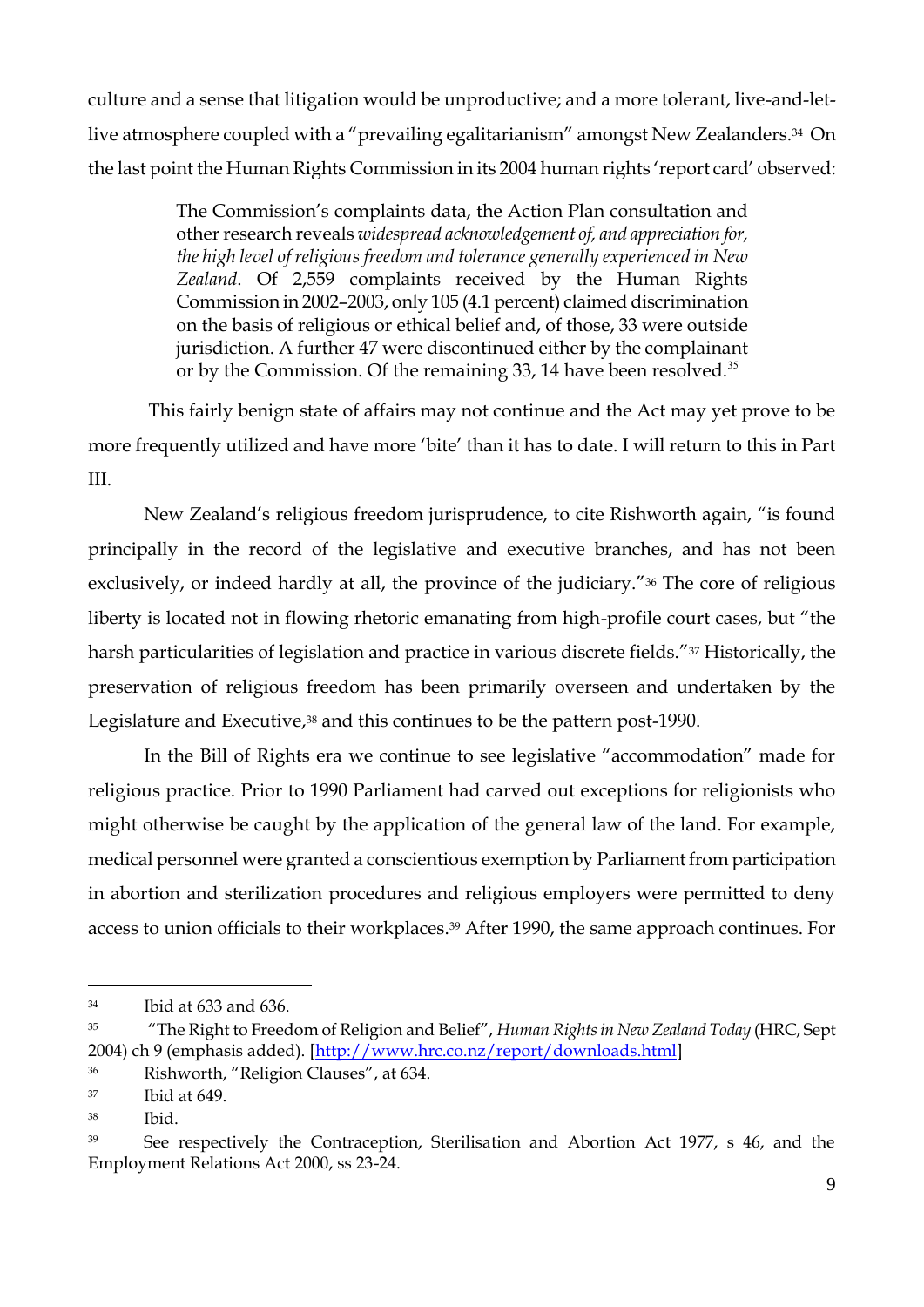instance, our anti-discrimination laws contain carefully crafted exemptions excepting religious employers and institutions from the usual prohibitions on sex and religious discrimination in employment, training, education and so on.<sup>40</sup>

So what of the cases that dealt with the Act's religious freedom provisions? These provisions are, in brief, the right to freedom of conscience, thought, religion and belief,<sup>41</sup> the right to manifest one's religious beliefs in worship, observance, practice and so on, $42$  and the right of religious minorities to enjoy their religion.<sup>43</sup>

To reiterate, there have been relatively few cases.<sup>44</sup> In summary, we have had cases on such disparate matters as:

- parental refusals to allow potentially life-saving medical treatment to be administered to their children based on the parents' religious beliefs
- the longstanding ban on shop trading at Easter weekend

 $\overline{a}$ 

- the wearing of a burqa by a Muslim witness in an insurance fraud case
- an exorcism that resulted in the death of the unfortunate church member
- a resident who sought to justify a large spotlit swastika on the wall of his house on religious grounds

• parents of minority religions whose faith is raised as a negative, disqualifying factor in child custody and access disputes

- a Rastafarian who invoked religious freedom in the face of a marijuana charge
- an erstwhile leader of a 'New Age' religious community who complained the government did nothing to prevent the community's dissolution following the jailing

<sup>40</sup> Religious institutions are allowed to discriminate on the basis of sex or religion when appointing persons to positions of leadership: Human Rights Act, s 28(2). Other religious exemptions are found, for instance, in s 27(2)(domestic employment) and s 39(1)(qualifying bodies).

<sup>&</sup>lt;sup>41</sup> Section 13 states: "Everyone has the right to freedom of thought, conscience, religion, and belief, including the right to adopt and to hold opinions without interference."

Section 15 provides: "Every person has the right to manifest that person's religion or belief in worship, observance, practice, or teaching, either individually or in community with others, and either in public or in private."

<sup>43</sup> Section 20 reads: "A person who belongs to an ethnic, religious, or linguistic minority in New Zealand shall not be denied the right, in community with other members of that minority, to enjoy the culture, to profess and practice the religion, or use the language, of that minority."

<sup>44</sup> For analysis and commentary, at least up to 2005, see Paul Rishworth et al, *The New Zealand Bill of Rights* (Melbourne, Oxford University Press, 2003) ch 11; Andrew Butler and Petra Butler, *The New Zealand Bill of Rights Act: A Commentary* (Wellington: LexisNexis, 2005) ch 14.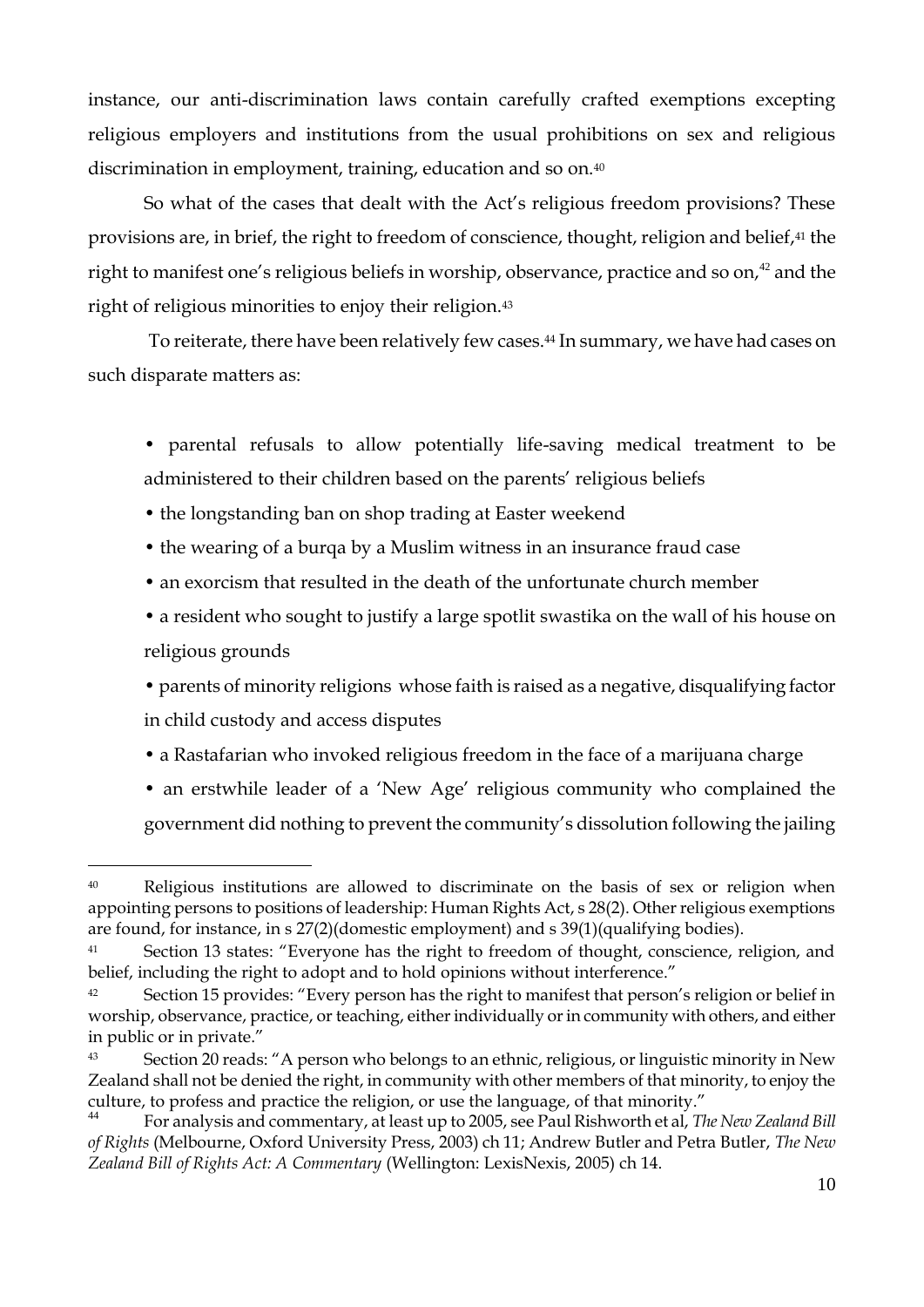of its founder (for child molestation)

• an offender who wished to be excused attendance at the periodic detention induction programme run on his Sabbath day

• a church official who granted false charitable donations receipts to enable parishioners to claim a tax rebate

The outcome of the cases has been rather predictable. Thus:

• the Jehovah's Witness parents' refusal to permit life-saving blood transfusions for their three-year-old child was over-ridden by doctors with the courts' approval<sup>45</sup>

• the Good Friday shop trading ban survived the attempt by a Wanaka bookshop to secure a "declaration of inconsistency" under the NZBORA from the court<sup>46</sup>

• the devout Afghani woman was required to unveil in court, but only before the judge, counsel and female court staff<sup>47</sup>

• the Korean Pentecostal pastor was not able to hold up the shield of religious faith in defence of a manslaughter conviction for a disastrously botched exorcism<sup>48</sup>

•the bigoted neighbour's Nazi symbols were removed pursuant to an abatement notice ordered by the Wellington City Council despite his spurious quasi-religious objections<sup>49</sup>

- Family Court judges have *mostly* not been swayed by embattled spouses playing the 'religion card' in custody and access battles<sup>50</sup>
- the Rastafarian's religious liberty plea in response to his conviction for cannabis

 $\overline{a}$ <sup>45</sup> *Re J (An Infant): Director-General of Social Welfare v B and B* [1996] 2 NZLR 134 (CA). See also *Auckland District Health Bd v AZ and BZ*, HC Auckland, Civ 2007-4-4-2260, 27 April 2007, Baragwanath J; *Waikato District Health Bd v L*, HC Hamilton, Civ 2008-419-1312, 23 Sept 2008, Stevens J.

<sup>46</sup> *Department of Labour v Books and Toys (Wanaka) Ltd* (2005) 7 HRNZ 931 (DC).

<sup>&</sup>lt;sup>47</sup> *Police v Razamjoo* [2005] DCR 408 (DC). See further David Griffiths, "Pluralism and the Law: New Zealand Accommodates the Burqa" (2006) 11 Otago L Rev 281; Erich Kolig, "New Zealand Muslims: The Perimeters of Multiculturalism and its Legal Instruments" (2005) 20 NZ Sociology 73.

<sup>48</sup> *R v Lee* [2006] 3 NZLR 42 (CA).

<sup>&</sup>lt;sup>49</sup> *Zdrahal v Wellington City Council* [1995] 1 NZLR 700 (HC). See Bede Harris, "Viewpoint Neutrality and Freedom of Expression in New Zealand" (1996) 8 Otago L Rev 515.

<sup>50</sup> See Rex Ahdar, "Religion in Custody and Access: The New Zealand Experience" (1996) 17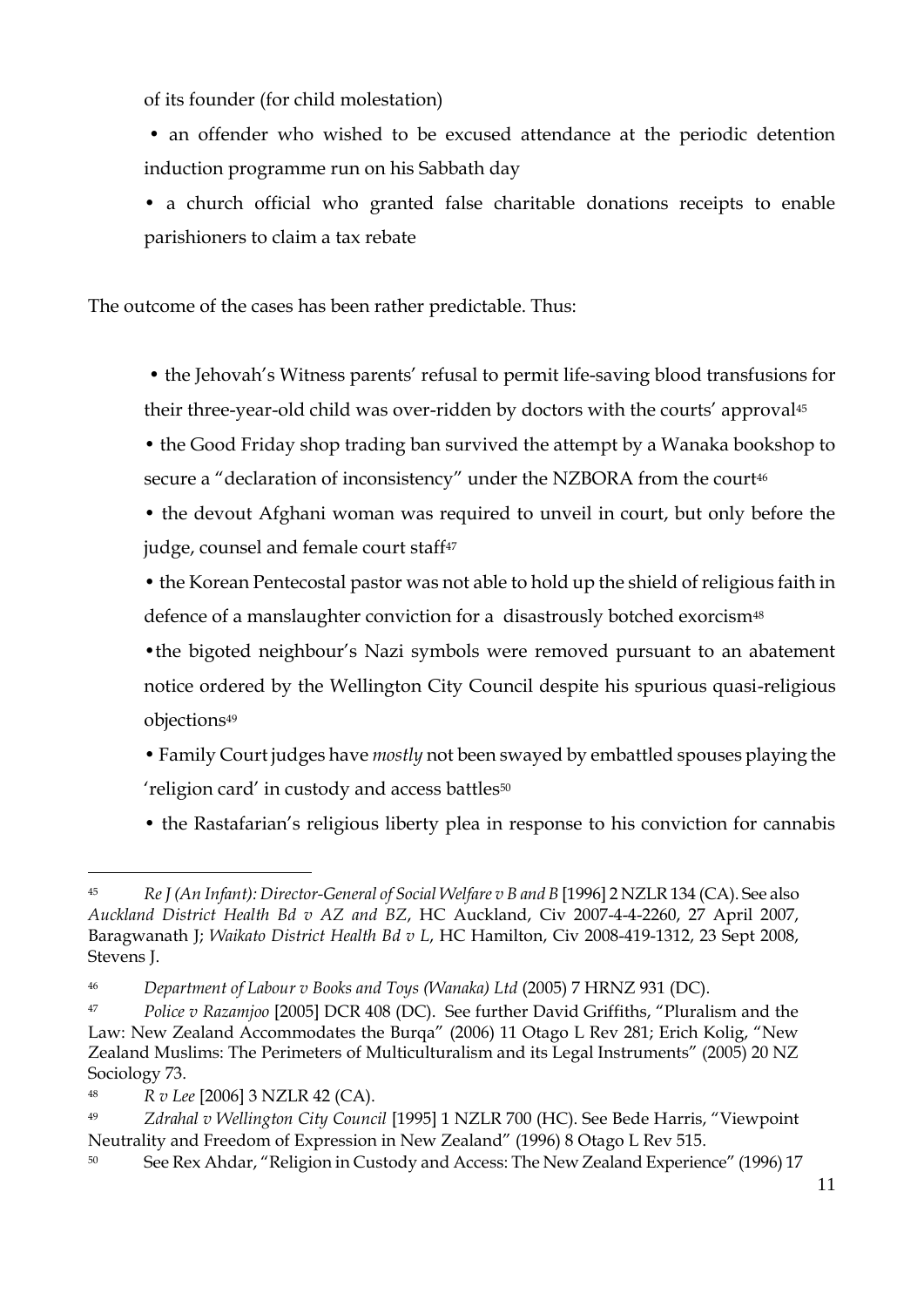cultivation and supply fell on deaf ears<sup>51</sup>

• the state was held to have no positive duty to ensure the survival of an embattled faith community<sup>52</sup>

• the Seventh-Day Adventist offender was still required to complete the courtdirected periodic detention induction programme on Saturday<sup>53</sup>

• the Tongan Anglican Mission Church official's optimistic appeal to religious and cultural matters to excuse his tax fraud was to no avail<sup>54</sup>

In my opinion every one these outcomes were just as likely to have resulted *without* a Bill of Rights. In most of the cases, the religious freedom arguments were a makeweight and were treated as such by the court—as evidenced by the cursory analysis and discussion of the meaning and scope of Act's religious freedom provisions.<sup>55</sup>

In those decisions where the religious liberty plea was more central to the case, the courts have not taken a very sympathetic or generous stance to the meaning or breadth of the right of religious freedom.

Take, *Re J*, a case concerning devout Jehovah's Witness parents who refused to permit a blood transfusion for their three-year-old child suffering from a severe and potentially lifethreatening nosebleed. The Court of Appeal said that particular right of religious freedom at issue ought to be defined at the outset to exclude certain kinds of conduct (an approach known in constitutional law parlance as "definitional balancing").<sup>56</sup> This means that the state is not required to justify limits upon the right, but rather, the right is limited by the state (the court) under the guise of defining the right.

#### NZULR 113.

<sup>51</sup> *R v Anderson,* Court of Appeal, CA27/04, 23 June 2004*.*

<sup>52</sup> *Mendelssohn v AG* [1999] 2 NZLR 268 at 273 (CA).

<sup>53</sup> *Feau v Department of Social Welfare* (1995) 2 HRNZ 528 (HC).

<sup>54</sup> *Tahaafe v CIR*, HC Auckland, CRI 2009-404-102, 10 July 2009, Chisholm J.

As Paul Rishworth observed: "One particular feature of the New Zealand landscape has been the relatively low-level resolution of many rights controversies in the religion field. Instead of culturechanging legal precedents, we tend to get ad hoc and unreasoned, but generally satisfactory settlements. A debate about school prayer or religion classes in school… might flare in the newspapers and on television for a few days, but it is informally resolved (or fades away altogether) with no necessary determination of how such issues should be resolved for the future." "Human Rights and the Reconstruction of the Moral High Ground" in Rick Bigwood (ed), *Public Interest Litigation: New Zealand Experience in International Perspective* (Wellington: Lexis Nexis NZ, 2006) 115 at124-125.

<sup>56</sup> [1996] 2 NZLR 134 at 145-146.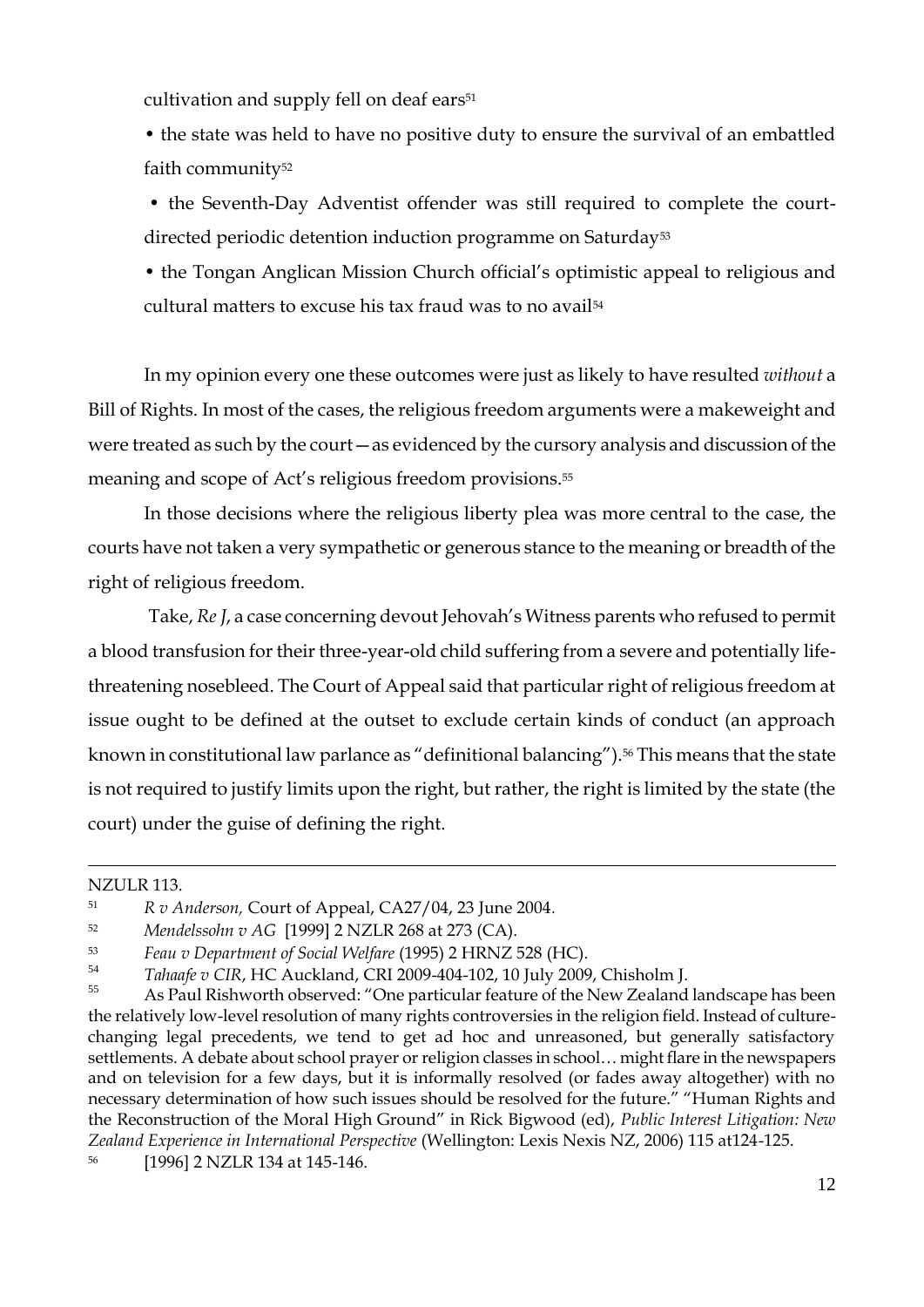Here, it meant that the Jehovah's Witness parents' right to determine their child's medical treatment in accordance with their faith was defined to exclude any exercise of the parental rights of religious upbringing and medical decision-making that endangered the child's health or life. The other, and in my opinion, better approach (called "ad hoc balancing") would be to initially define the right broadly and then require the state to justify its restriction. In the present case it would translate into saying that parents have a broad right to determine their child's medical treatment (including the right to refusal the administration of blood transfusions), but the state may veto this if it discharges its onus of establishing that the overriding of parental consent was fully justified here. On the facts of *Re J* the different approaches did not make any material difference to the outcome, but the choice of methodology might well do so in other instances.

In *Mendelssohn v Attorney-General*<sup>57</sup> the plaintiff, Mendelssohn, a senior member of a small and highly controversial 'New Age' religious community, Centrepoint, argued that the Attorney-General had been negligent in failing to protect the group's religious liberty. Centrepoint been structured in the form of a trust. It experienced considerable disruption following the successful prosecution of their leader Herbert (Bert) Potter in 1992 for indecently assaulting minors living in the community. In 1995 Mendelssohn wrote to the Attorney General seeking action to restore the operation of the Trust to its proper purposes. The Attorney General declined to do so. Quite the opposite: he ordered an independent inquiry into the affairs of the Trust that ultimately resulted in the Public Trustee being substituted for the existing trustees.<sup>58</sup> Mendelssohn viewed the Attorney-General's conduct as in breach of what Mendelssohn asserted was a positive duty to take steps to protect his, and other Centrepoint followers', religious freedom. The Court of Appeal rejected his claim. The plaintiff had misunderstood the nature of the right to religious freedom contained in various provisions of the NZBORA: "The short answer to [Mr Mendelssohn's] submission is that in their essence those provisions do not impose positive duties on the state, at least in any sense relevant to this case."<sup>59</sup>

<sup>57</sup> [1999] 2 NZLR 268 (CA).

<sup>58</sup> The Court of Appeal dismissed a challenge by Mendelssohn to this appointment: *Mendelssohn v Centrepoint Community Growth Trust* [1999] 2 NZLR 88.

<sup>59</sup> [1999] 2 NZLR 268 at [14](italics in original).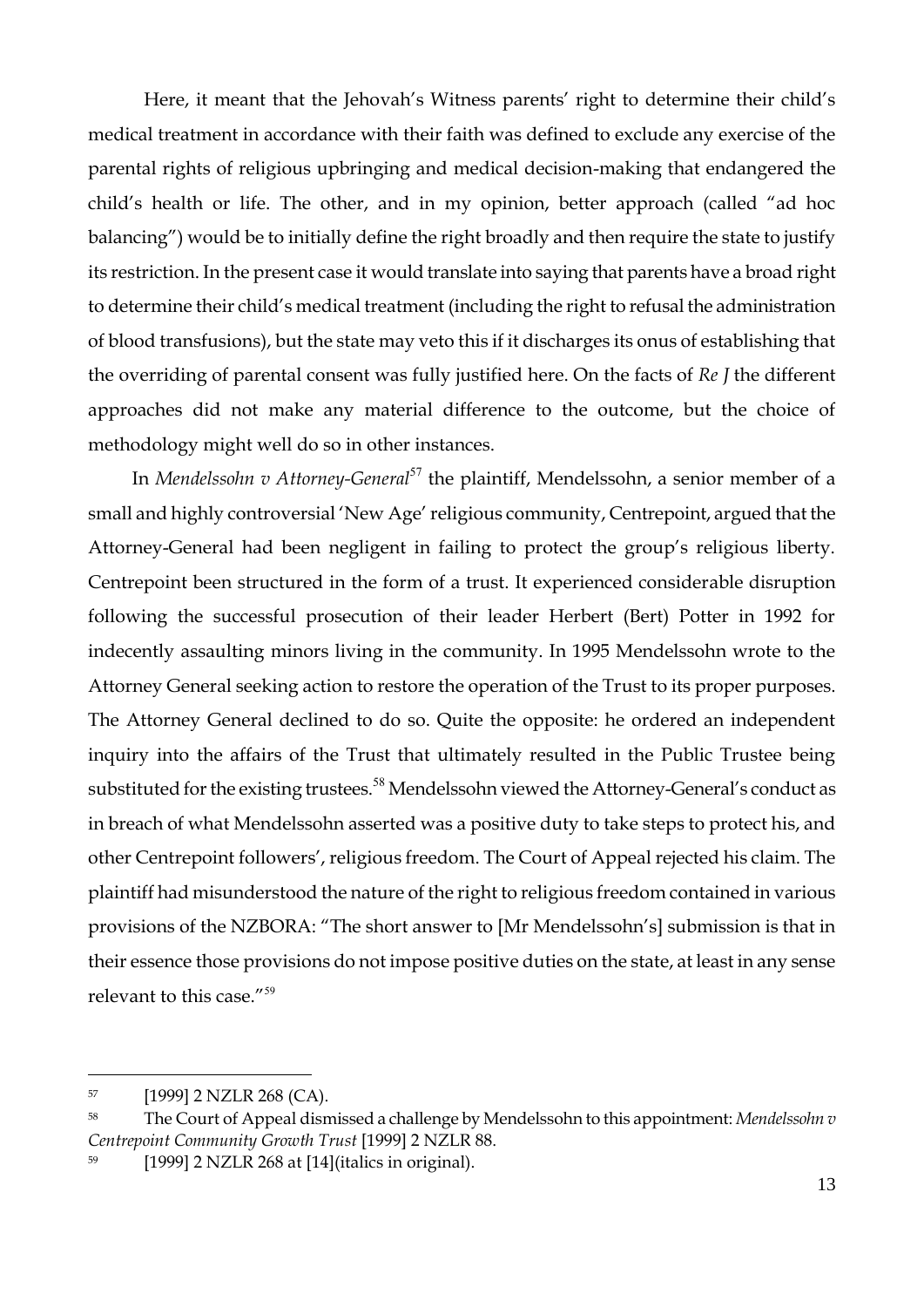In *Director of Human Rights Proceedings v Catholic Church of New Zealand*, <sup>60</sup> the High Court had to decide whether the Catholic Church was caught by the Privacy Act 1993's disclosure regime. A woman had complained after the Church had refused her request for personal information pertaining to the annulment of her marriage by the Catholic Tribunal. The Church contended that compelled release of personal information would impede the institution's religious freedom: the future adjudication of annulment and divorce proceedings would be hampered if sensitive confidential statement made by others (such as an estranged spouse) were circulated more widely. The Court, however, could not see how the Church's right of religious liberty under section 15 of the Act was "threatened in any way" $61$  by the Privacy Act's disclosure requirements.

Perhaps the only case where the right to religious freedom had any 'traction' was the Korean Pentecostal pastor exorcism trial, *R v Lee*. There, the Court of Appeal recognized that the right to manifest religious belief in section 15 of the NZBORA included the right to conduct exorcisms (and consent to undergo the same) and rejected the argument that only "mainstream" methods of performing exorcisms were included within the right. $62$ 

#### **III The Lessons**

New Zealanders' enjoyment of religious freedom has been fairly healthy prior to the BORA, and it continues to be so. Indeed, one sector of society, Maoridom, has fared better in the BOR era than it did before.

Not so long ago, government and legal recognition of Maori religious and spiritual concerns was unthinkable; now it is virtually *de rigeur*. <sup>63</sup> Here, however, we must be alert not to confuse correlation with causation. The state recognition of Maori religious interests began *prior* to the BORA, and it can hardly be said that the passing of the Act has been the principal

<sup>60</sup> [2008] 3 NZLR 216 (HC).

<sup>61</sup> Ibid at [68] per Cooper J.

 $62$  [2006] 3 NZLR 42 at [326] to [330] and [345]. The Court quashed Pastor Lee's conviction for manslaughter and ordered a new trial on the basis the High Court had erred in not allowing the defence of consent to go to the jury.

<sup>63</sup> See eg the Resource Management Act of 1991, ss 6-8; *Friends and Community of Ngawha Inc v Minister of Corrections* [2002] NZRMA 402 (HC). See further Rex Ahdar, "Indigenous Spiritual Concerns and the Secular State: Some New Zealand Developments" (2003) 23 Oxford J L Stud 611; Fiona Wright,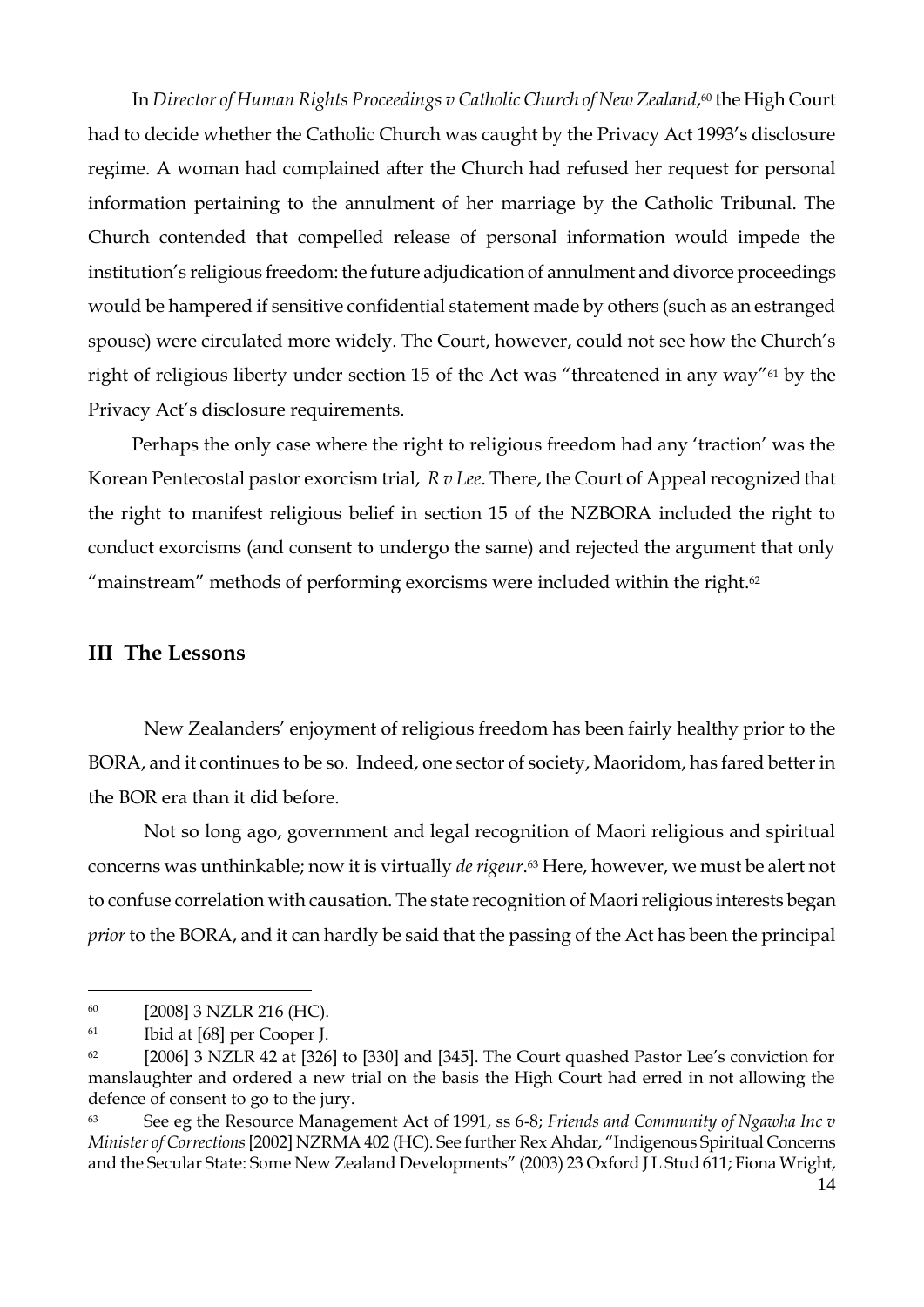catalyst for Maori spirituality's 'come back'. Rather, it has ridden on the coat-tails of the broader cultural renaissance of, and political solicitude towards, *Maoritanga* (Maori custom and way of life) that began in the 1980s. Hone and Temepara's pagan cousins, Rangi and Ngaire Morrison, are much happier these days now that their firm beliefs in *taniwha* (spiritual guardians or monsters), *mauri* (life-force), *waahi tapu* (sacred sites) and the like are taken seriously by civil tribunals in environmental, bioethical and other decision-making contexts.

Earlier I mentioned that the paucity of religious freedom cases might not continue. There are several reasons why.<sup>64</sup>

First, there is the increase in "rights consciousness". Next, there is the growth in non-Christians faiths, expansion driven by recent immigration. Not all these believers will assimilate and 'do in Rome as the Romans do'. It is not unreasonable to expect a burgeoning number of conflicts between them and the law. After all, the legal system was not formed with polygamous-minded Muslims or dagger carrying Sikhs in mind. Third, the law continues to penetrate deeply into the private sphere: the re-design of church buildings to meet contemporary liturgical needs clashes with preservation of historical places legislation, Hone and Temepara's desire to physically discipline their three children clashes with children's rights laws, and so on. Fourth, New Zealand society and the governing elite are becoming more secular. The situations where conflict may arise between the state and religious groups, especially traditionalist or conservative ones, are increasing. Hone and Temepara go to the pentecostal Destiny Church, perhaps the most disliked and vilified religious body in modern New Zealand.<sup>65</sup> I wish to now explore the last point more fully.

New Zealanders are becoming a more secular lot. Each successive census reveals an increase in those who indicate that have "no religion". The latest 2006 Census recorded some 1.297m New Zealanders (34.7 %) who identified themselves as squarely in the non-religious fold.<sup>66</sup>

<sup>&</sup>quot;Law, Religion and Tikanga Maori" (2007) 5 NZJPIL 261.

<sup>&</sup>lt;sup>64</sup> See again, Rishworth, "Religion Clauses", at 633, and also his earlier excellent essay: Rishworth, ―Coming Conflicts over Freedom of Religion‖ in Grant Huscroft and Paul Rishworth (eds), *Rights and Freedoms* (Wellington: Brookers, 1995) ch 6.

<sup>&</sup>lt;sup>65</sup> See "Protesters hold up Destiny Church march", *NZ Herald*, 7 March 2005.

<sup>&</sup>lt;sup>66</sup> Statistics New Zealand, "Religious Affiliation", 2006 Census. <http://search.stats.govt.nz/search?w=religion>. See Caroline Courtney, "Religion: Who needs it?" *North and South* (April 2007) 67. But note: there are still high levels of belief about life after death, heaven, reincarnation, astrology, fortune tellers, etc: "Religion in New Zealand", ISSP Survey,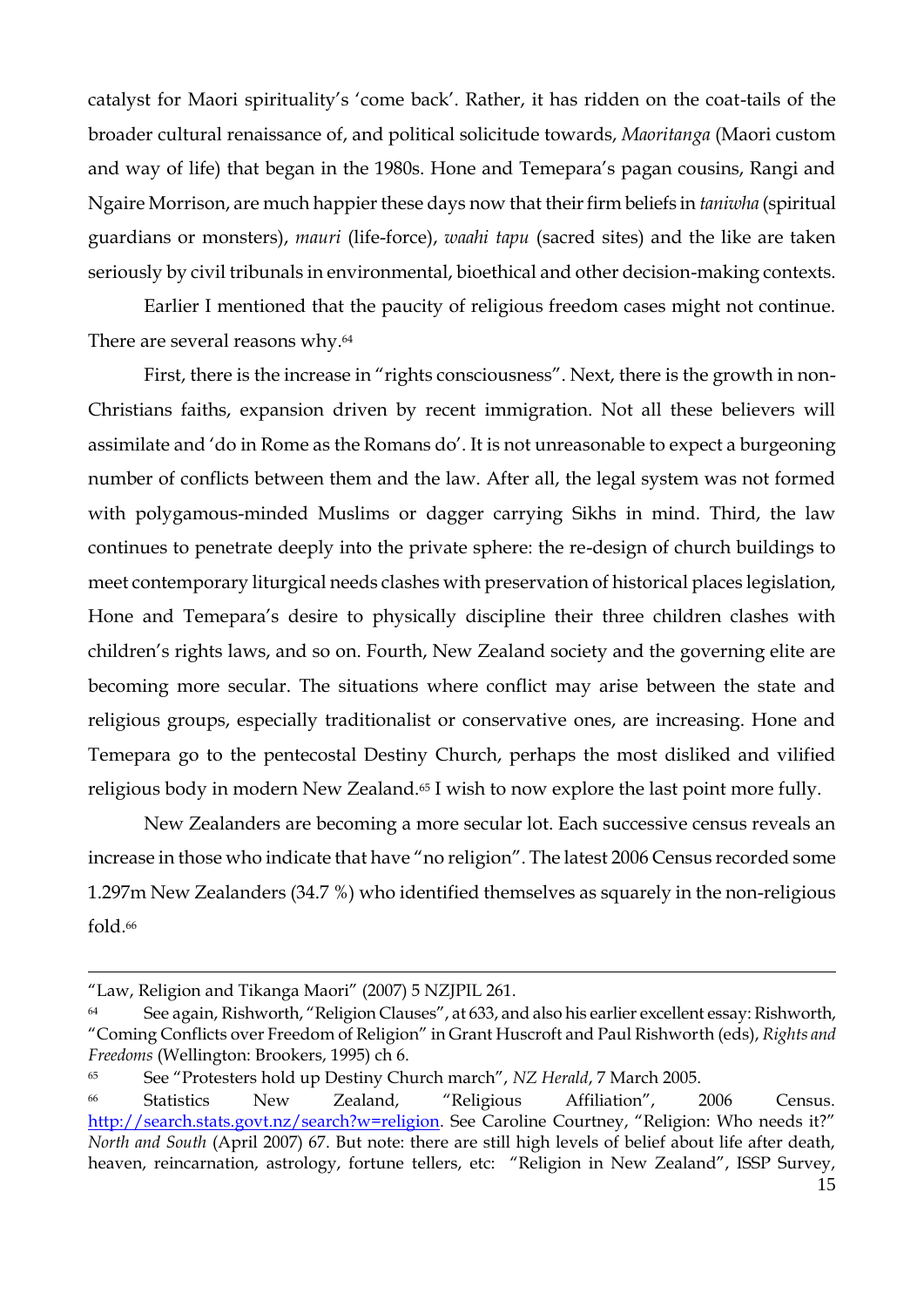Second, and relatedly, the cultural sway of organized religion is waning. The decreasing numbers of adherents formally affiliated to churches would, one suspects (and other things being equal) translate into declining social and political influence. Thus, for instance, opposition to the abolition to the residual public symbols and rituals of Christianity is likely to be less incisive in 2009 than in 1989, or certainly, 1969.

For example, there was minimal fuss when the Prime Minister, Helen Clark(a selfacknowledged agnostic), refused to allow the saying of grace at the Commonwealth Heads of Government banquet attended by Queen Elizabeth II in 2002.67 Then there was the outcry by Christians (and Muslims) over the screening in 2006 of an episode of *South Park*, the American satirical television cartoon show, which showed a statue of the Virgin Mary menstruating over the Pope. The Prime Minister,Helen Clark denounced the screening of the episode as "quite revolting". The Broadcasting Standards Authority, however, found no violation of the TV Broadcasting Code's standards of taste and decency.<sup>68</sup>

I noted earlier that disestablishment potential of the Act has yet to be realized. The freedom *from* religion interpretation has seldom exerted itself, at least in the courts. The pressures just mentioned could yet see the Act have a similar secularizing impact to the Canadian Charter. There are warning signs are there. We have had:

- •A spat over a Corrections Department decision to rigidly uphold its alcohol ban and not allow communion wine to be given to prisoners<sup>69</sup>
- •A complaint about a Marlborough high school's refusal to let girls wear a cross

Marketing Department, Massey University, March 2009, at 2.

<sup>67</sup> ―Lack of grace leaves no trace‖, *Otago Daily Times*, 9 March 2002, A7. The Prime Minister, Helen Clark, defended: "There was no grace for the same reason as there is none now in New Zealand, because we're not only a society of many faiths, but we're also increasingly secular. In order to be inclusive, it seems to me to be better not to have one faith put first. We haven't had the grace at state banquets for the last two years."

<sup>68</sup> Broadcasting Standards Authority Decision No 2006-022 (26 June 2006). The High Court affirmed the BSA decision in an appeal launched by the NZ Catholic bishops: *Browne v CanWest TV Works Ltd* [2008] 1 NZLR 654 (HC). See further Rex Ahdar, "The Right to Protection of Religious Feelings" (2008) 11 Otago L Rev 629.

<sup>&</sup>lt;sup>69</sup> Following the Minister of Corrections' intervention, the Department stated it would allow communion wine in prisons: see "Government wants review of ban on communion wine", *NZ Herald*, 26 April 2007; "Catholic Bishop praises Corrections Dept for reversing decision", *The Tablet* (Otago), 17 June 2007, at 6.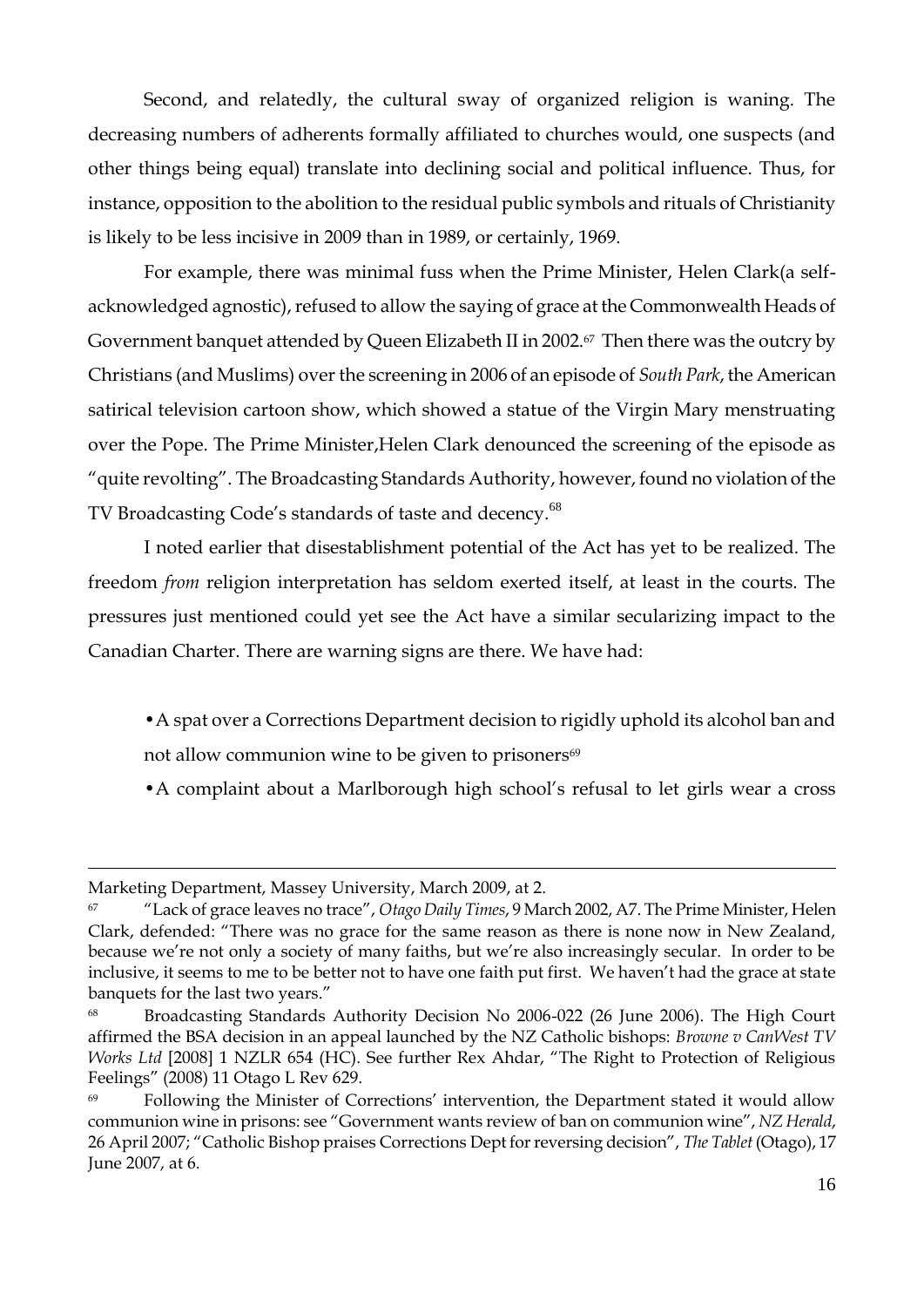around their neck (despite Maori symbols being allowed)<sup>70</sup>

• Questioning of the propriety of the Speaker of Parliament's Prayer<sup>71</sup>

• Public agitation about the proposal to remove the large illuminated cross atop the municipal clocktower in Palmerston North—a spat that abated once the wind blew the cross down!<sup>72</sup>

• A complaint about a voluntary, non-teacher-led, lunch-time evangelical Christian "KidsKlub" at a Wellington primary school<sup>73</sup>

• Human Rights Commission mediation between warring parents over the 52-year-old practice of saying the Lord's Prayer at an Auckland primary school's weekly assembly<sup>74</sup>

• Ministry of Education guidelines questioning of the continuance of the longstanding voluntary "Bible in Schools" Christian education programme and religious observances in state primary schools<sup>75</sup>

• Successive bills to abolish the Good Friday retailing ban<sup>76</sup>

 $\overline{a}$ 

Some of the disputes that currently are resolved by a fortuitous mixture of quiet, behind-the-scenes compromise by the state—or tactful retreat by the religionists (or atheists) concerned—may instead, in the future, go to court. Admittedly, New Zealand does not have the equivalent orgnizations to the United State's renowned rights pugilists, such as the ACLU

<sup>&</sup>lt;sup>70</sup> 
"Marlborough Girls school board stands by dress code", *NZ Herald*, 18 February 2004: see Butler and Butler*, NZ Bill of Rights Act*, at 421.

<sup>&</sup>lt;sup>71</sup> Letter from Matt Robson, Progressive Party MP, to Jonathan Hunt, Speaker of the New Zealand House of Representatives (May 6, 2003): quoted in Allan Davidson, "Chaplain to the Nation or Prophet at the Gate? The Role of the Church in New Zealand Society" in John Stenhouse (ed), *Christianity*, *Modernity and Culture* (Adelaide: ATF Press, 2005) 312 at 314.

<sup>&</sup>lt;sup>72</sup> Patrick Goodenough, "City riled by dispute over cross", Crosswalk.com: <http://www.crosswalk.com/1222304/>.

<sup>&</sup>lt;sup>73</sup> Stewart Dye, "School Split over Religion Club Ban", *NZ Herald*, 10 June 2005; "School gives way on lunchtime Bible study", *Dominion Post*, 7 July 2005. See further Rex Ahdar, "Reflections on the Path of Religion-State Relations in New Zealand*"* [2006] BYUL Rev 619 at 639-641.

<sup>&</sup>lt;sup>74</sup> "School in trouble over Lord's Prayer", *Otago Daily Times*, 19 December 2005; "Prayers for school to decide" (editorial), *NZ Herald*, 22 December 2005; Paul Rishworth, "Religious issues in State schools" in John Hannan et al, *Education Law* (NZ Law Society Seminar, May-June 2006) at 87-114.

<sup>75</sup> ―Guidelines on religion in schools stun some‖, *Otago Daily Times*, 25 August 2006; Rex Ahdar, ―Review better than rows over religion in school‖, *Otago Daily Times*, 1 September 2006.

<sup>76</sup> See eg the Shop Trading Hours (Easter Trading Local Exemption) Bill 2004 (No 168-1), sponsored by Doug Wollerton MP; "Wait for Easter law", *Otago Daily Times*, 22 February 2007 (debate